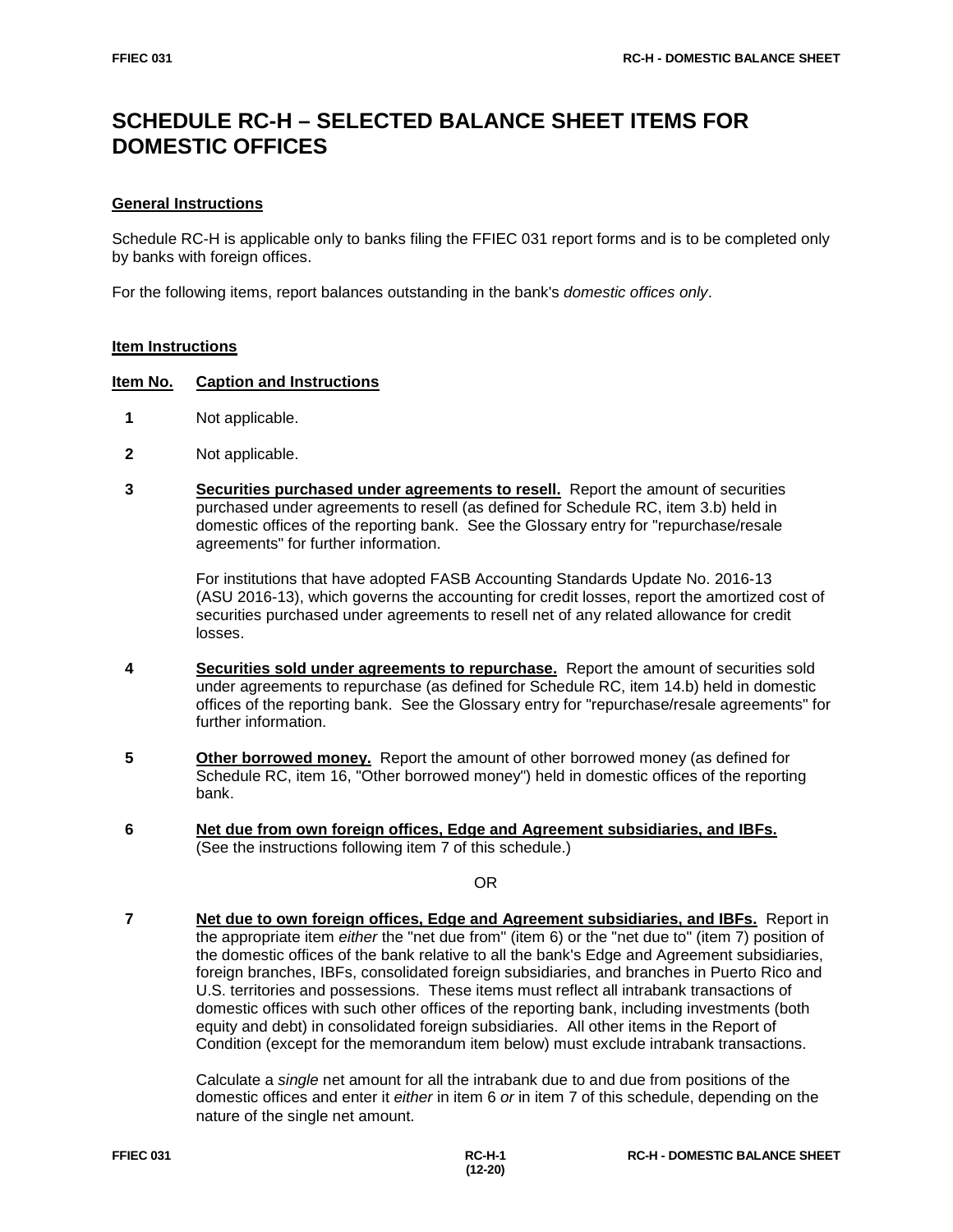### **Item No. Caption and Instructions**

- **8 Total assets.** Report the amount of total assets (as defined for Schedule RC, item 12, "Total assets") held in domestic offices of the reporting bank. For purposes of this report, "Net due from own foreign offices, Edge and Agreement subsidiaries, and IBFs" should be excluded from total assets in domestic offices.
- **9 Total liabilities.** Report the amount of total liabilities (as defined for Schedule RC, item 21, "Total liabilities") held in domestic offices of the reporting bank. For purposes of this report, "Net due to own foreign offices, Edge and Agreement subsidiaries, and IBFs" should be excluded from total liabilities in domestic offices.

NOTE: Items 10 through 15 and 17 have two columns for information on securities held in domestic offices, one column for held-to-maturity securities and one column for available-for-sale debt securities. Report the amortized cost of held-to-maturity securities in column A and report the fair value of availablefor-sale debt securities in column B. Amounts reported in column A will have been included in the amounts reported in Schedule RC-B, column A. Amounts reported in column B will have been included in the amounts reported in Schedule RC-B, column D.

For institutions that have adopted FASB [Accounting Standards Update No. 2016-13](https://www.fasb.org/jsp/FASB/Document_C/DocumentPage?cid=1176168232528&acceptedDisclaimer=true) (ASU 2016-13), which governs the accounting for credit losses, report the amortized cost of held-to-maturity securities in column A without any deduction for allowances for credit losses on such securities. This reporting treatment is consistent with the reporting of the amortized cost of such securities in Schedule RC-B, column A.

Exclude from items 10 through 15 and 17 all securities held for trading in domestic offices and debt securities in domestic offices the bank has elected to report at fair value under a fair value option even if bank management did not acquire the securities principally for the purpose of selling them in the near term. Securities held for trading and debt securities reported under a fair value option are to be reported in Schedule RC, item 5, "Trading assets," and, for certain banks, in Schedule RC-D – Trading Assets and Liabilities.

### **Item No. Caption and Instructions**

- **10 U.S. Treasury securities.** Report in the appropriate columns the amortized cost of held-tomaturity and the fair value of available-for-sale U.S. Treasury securities (as defined for Schedule RC-B, item 1) held in domestic offices of the reporting bank.
- **11 U.S. Government agency obligations.** Report in the appropriate columns the amortized cost of held-to-maturity and the fair value of available-for-sale U.S. Government agency and sponsored agency obligations (as defined for Schedule RC-B, item 2) held in domestic offices of the reporting bank. Exclude mortgage-backed securities (report in Schedule RC-H, item 13 below).
- **12 Securities issued by states and political subdivisions in the U.S.** Report in the appropriate columns the amortized cost of held-to-maturity and the fair value of available-forsale securities issued by states and political subdivisions in the U.S. (as defined for Schedule RC-B, item 3) held in domestic offices of the reporting bank.

#### **13 Mortgage-backed securities:**

**13.a Mortgage pass-through securities.** Report in the appropriate columns of the appropriate subitems the amortized cost of held-to-maturity and the fair value of available-for-sale mortgage pass-through securities (as defined for Schedule RC-B, items 4.a and 4.c.(1)) held in domestic offices of the reporting bank.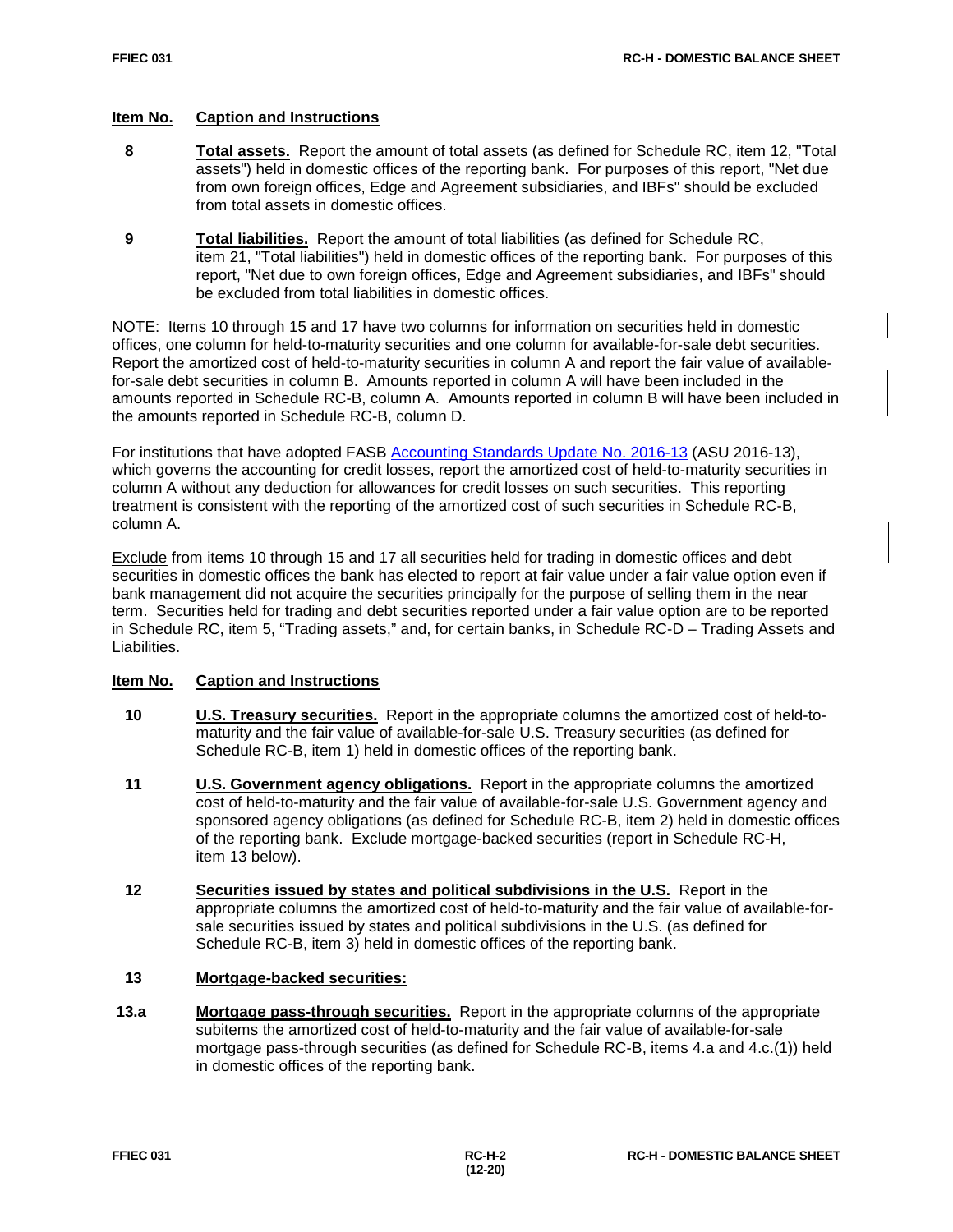# **Item No. Caption and Instructions**

- **13.a.(1) Issued or guaranteed by FNMA, FHLMC, or GNMA.** Report in the appropriate columns the amortized cost of held-to-maturity and the fair value of available-for-sale mortgage pass-through securities issued or guaranteed by the Federal National Mortgage Association (FNMA), the Federal Home Loan Mortgage Corporation (FHLMC), or the Government National Mortgage Association (GNMA) (as defined for Schedule RC-B, items 4.a.(1), 4.a.(2), and 4.c.(1)) held in domestic offices of the reporting bank. Also include commercial mortgage pass-through securities guaranteed by the Small Business Administration.
- **13.a.(2) Other mortgage pass-through securities.** Report in the appropriate columns the amortized cost of held-to-maturity and the fair value of available-for-sale mortgage passthrough securities issued by non-U.S. Government issuers (as defined for Schedule RC-B, items 4.a.(3) and 4.c.(1)) held in domestic offices of the reporting bank.
- **13.b Other mortgage-backed securities.** Report in the appropriate columns of the appropriate subitems the amortized cost of held-to-maturity and the fair value of available-for-sale mortgage pass-through securities other than pass-through securities (as defined for Schedule RC-B, items 4.b and 4.c.(2)) held in domestic offices of the reporting bank.
- **13.b.(1) Issued or guaranteed by U.S. Government agencies or sponsored agencies.** Report in the appropriate columns the amortized cost of held-to-maturity and the fair value of availablefor-sale collateralized mortgage obligations (CMOs), real estate mortgage investment conduits (REMICs), CMO and REMIC residuals, and stripped mortgage-backed securities issued or guaranteed by U.S. Government agencies or U.S. Government-sponsored agencies (as defined for Schedule RC-B, items 4.b.(1) and 4.c.(2)) held in domestic offices of the reporting bank. Also include REMICs issued by the U.S. Department of Veterans Affairs (VA) held in domestic offices of the reporting bank.

U.S. Government agencies include, but are not limited to, such agencies as the Government National Mortgage Association (GNMA), the Federal Deposit Insurance Corporation (FDIC), and the National Credit Union Administration (NCUA). U.S. Government-sponsored agencies include, but are not limited to, such agencies as the Federal Home Loan Mortgage Corporation (FHLMC) and the Federal National Mortgage Association (FNMA).

- **13.b.(2) All other mortgage-backed securities.** Report in the appropriate columns the amortized cost of held-to-maturity and the fair value of available-for-sale collateralized mortgage obligations (CMOs), real estate mortgage investment conduits (REMICs), CMO and REMIC residuals, and stripped mortgage-backed securities issued non-U.S. Government issuers (as defined for Schedule RC-B, items 4.b.(2), 4.b.(3), and 4.c.(2)) held in domestic offices of the reporting bank.
- **14 Other domestic debt securities.** Report in the appropriate columns the amortized cost of held-to-maturity and the fair value of available-for-sale asset-backed securities (as defined for Schedule RC-B, item 5.a) issued by issuers in the U.S., structured financial products (as defined for Schedule RC-B, item 5.b) issued by issuers in the U.S., and "Other domestic debt securities" (as defined for Schedule RC-B, item 6.a) held in domestic offices of the reporting bank.